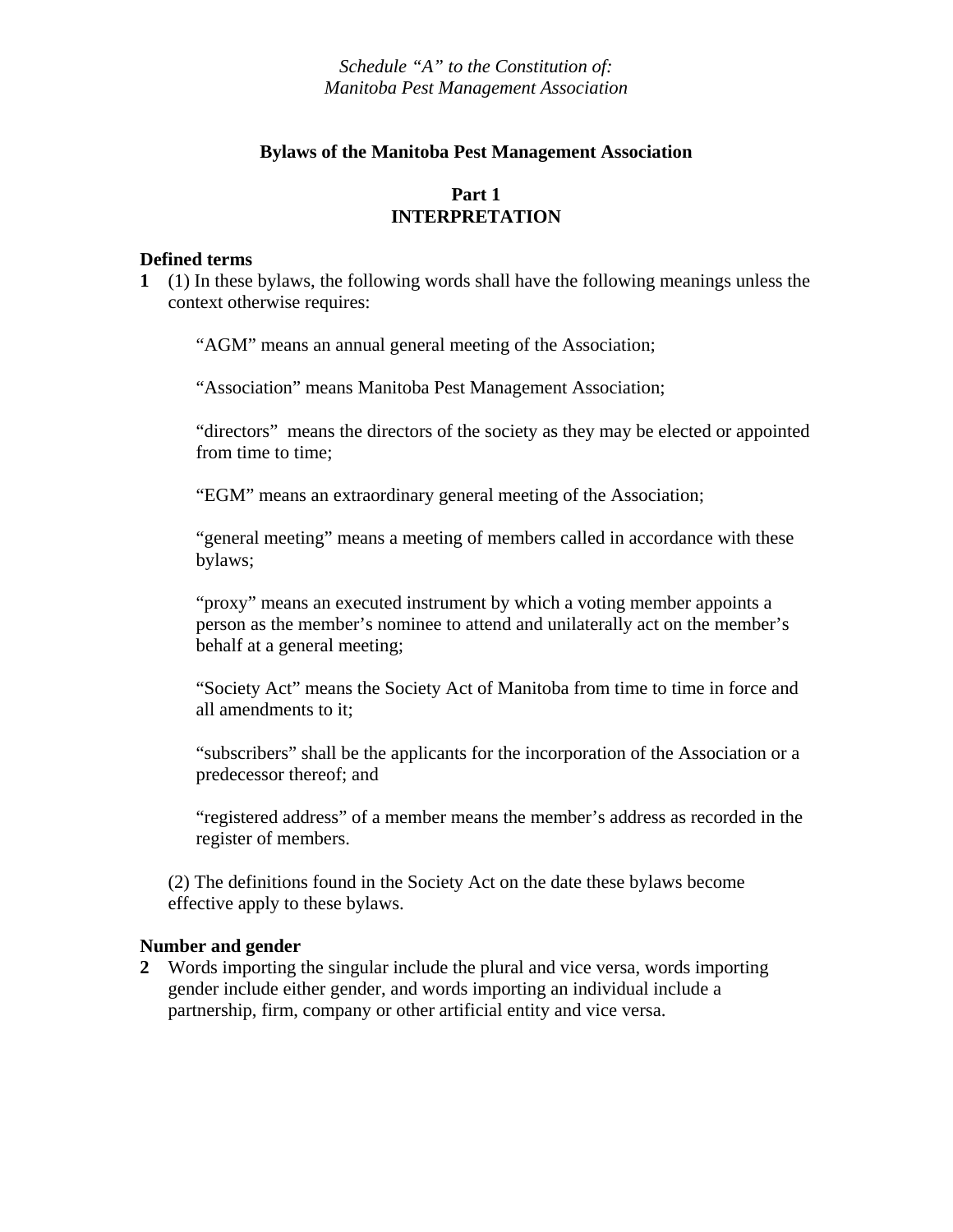## **Part II Membership**

#### **Members**

**3** The members of the Association are the subscribers and those persons who subsequently become members in accordance with these bylaws and, in either case, have not ceased to be members.

#### **Classes of members**

- **4** There shall be the following classes of members:
	- (a) voting members; and
	- (b) non-voting members

### **Persons entitled to become a member**

**5** The following persons are entitled to apply for the following classes of membership:

- (a) Every individual, partnership or corporation that presently operates in the Province of Manitoba and specializes in structural general or structural integrated pest management in and around commercial, industrial, institutional and residential structures, and holds a valid Manitoba pest control service license, may apply to become a voting member, **always provided that** any person that is a partner, employee or officer of a partnership or corporation which is a member shall only be entitled to apply to become a non-voting member.
- (b) Every individual, partnership, corporation or government body that manufactures, distributes or sells structural pest control equipment, supplies or products, that regulates any of the foregoing persons or activities, or that the directors may otherwise deem acceptable for membership, map apply to become a non-voting member.
- (c) Notwithstanding the foregoing, any individual, partnership or corporation holding a non-voting membership or Canadian Pest Control Association membership may become a full voting member upon the passing of an ordinary resolution by the voting members, but such must pay the full membership fee as a voting member and abide by any conditions put forward by the directors.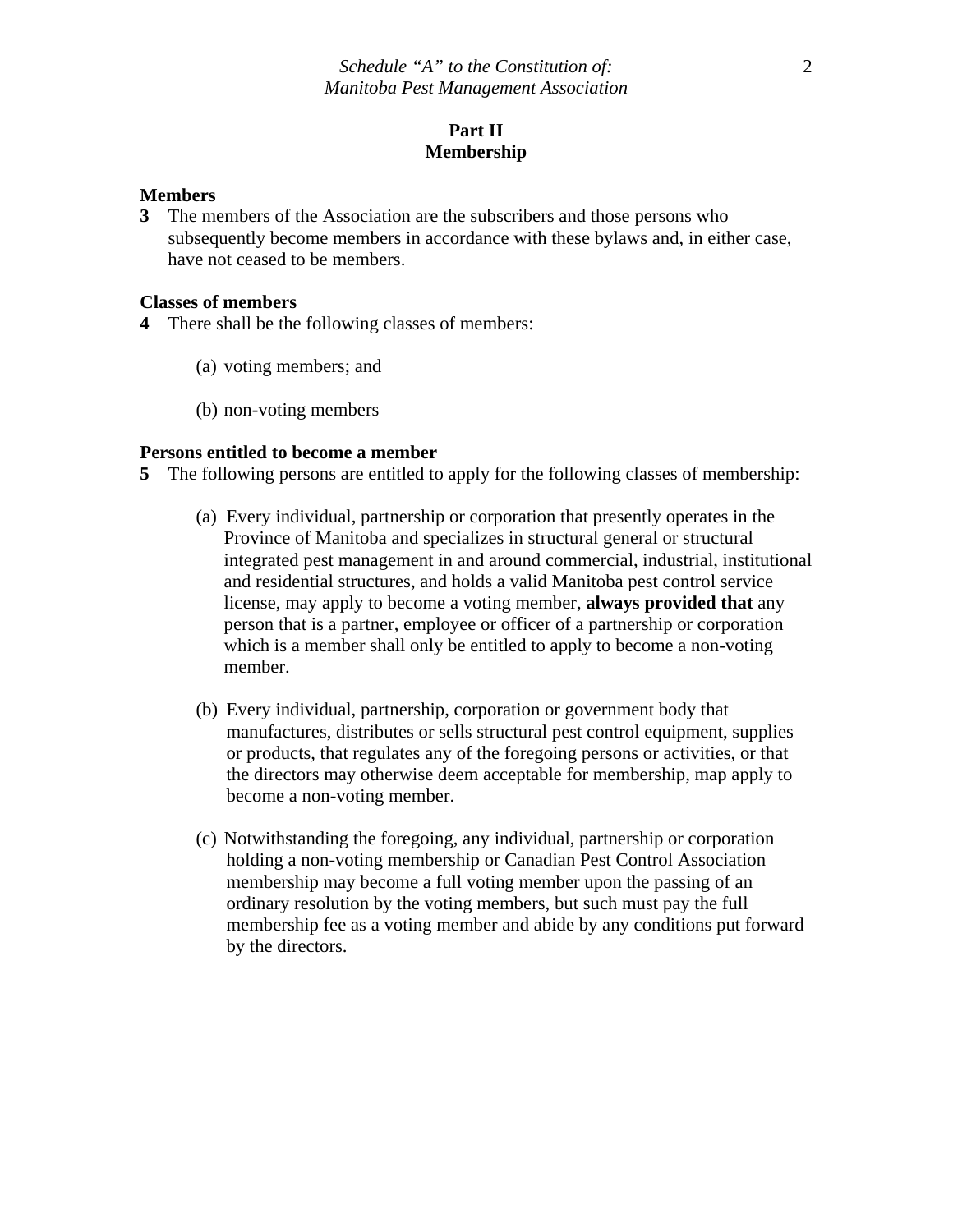### **Application to become a member**

**6** Upon an application to the directors to become a member and the Association membership's acceptance thereof; the applicant shall become a voting or non-voting member in accordance with the criteria set out in section 5.

## **Appeal lies to members**

**7** If any applicant is denied membership by the Association, that applicant may appeal the decision of the Association by attending a'EGM" of the members and requesting a re-vote and upon the passing of an ordinary resolution by 2/3 of the voting membership, the applicant shall have his or her admission approved.

## **Part III Membership Responsibilities, Fees and Standing**

## **Responsibility of members**

**8** Every member must uphold the constitution, comply with these bylaws, and comply with any rules and regulations that may be promulgated by the directors or by the members in a general meeting. For greater clarity, every membership corporation or partnership shall reasonably cause their directors, officers, employees and consultants to act in accordance with the constitution, bylaws, rules and regulations of the Association.

## **Fees**

9 The amount of the annual membership fee, if any, for each class of member and the date that such fees, if any, shall become payable shall be determined by an ordinary resolution of the voting members at any general meeting of the Association.

## **Maintaining and standing**

**10** All members are in good standing except a member who has failed to pay:

- (a) his or her current annual membership fee, in addition to any such fees which are in arrears, in the amount and on the date determined in accordance with section 9; or
- (b) any other subscription or debt due and owing by the member to the Association, 14 days after being called upon by any director or officer of the Association to do so;

 and the member is not in good standing so long as his or her fees or the debt remains unpaid.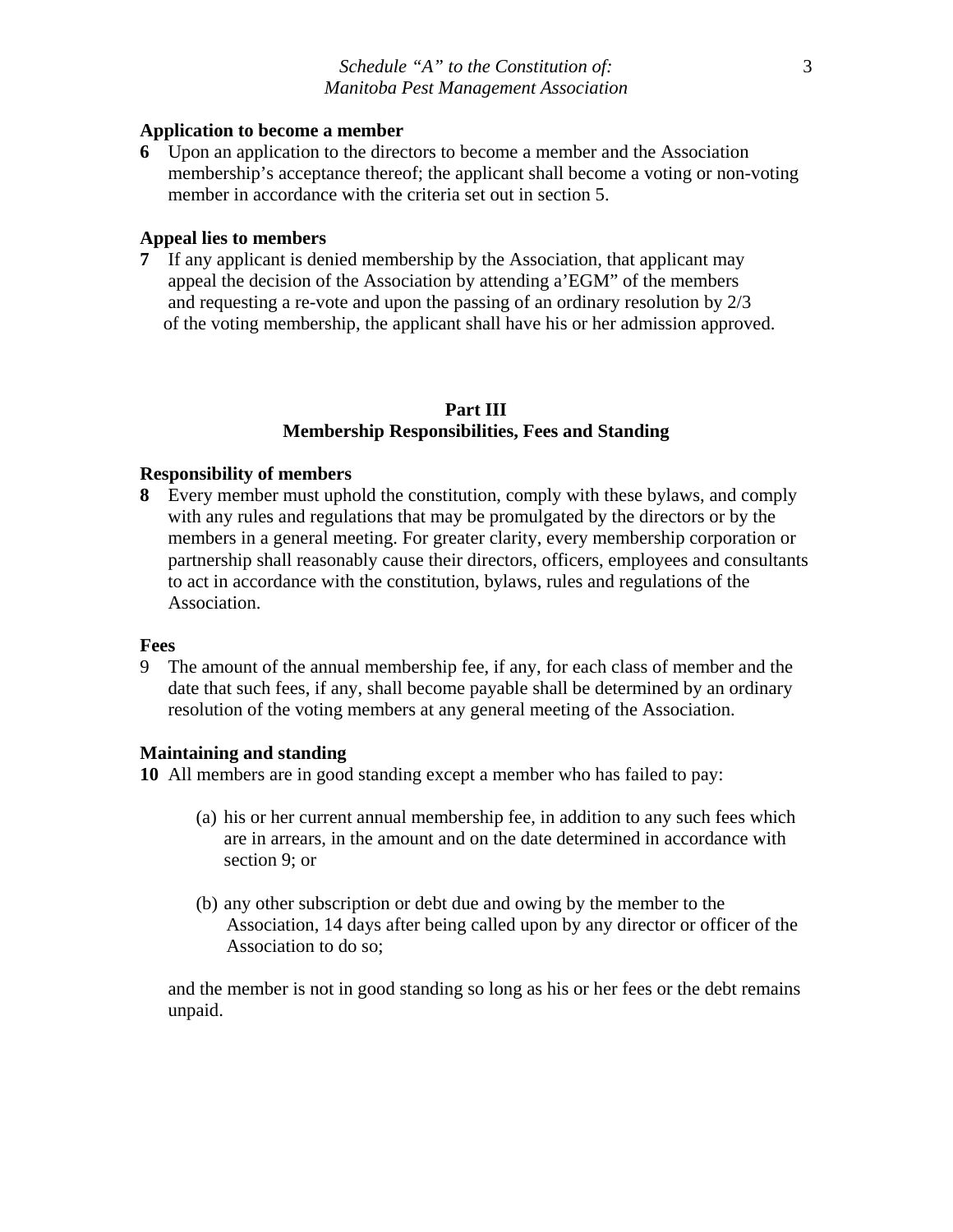### **Ceasing to be a member**

**11** (1) A person ceases to be a member of the Association upon:

- (a) delivering a signed resignation in writing to the secretary of the Association or by mailing or delivering it to the address of the Association,
- (b) the member's death or, in the case of a corporation or partnership, in dissolution,
- (c) on having been a member not in good standing for 12 consecutive months, or
- (d) on being expelled in accordance with section 12.

 (2) If the person who has ceased to be a member is a corporation or partnership, any of the directors, officers, employees or partners, as the case may be, of the corporation or partnership who are members in a personal capacity shall continue to hold their membership unless and until they cease to be members in their personal capacities.

## **Expulsion of a member**

**12** (1) A member may be expelled by a special resolution of the members passed at a general meeting.

(2) The notice of the general meeting at which the special resolution to expel a member is to be considered must be accompanied by a brief statement of the reasons for the proposed expulsion.

(3) The person who is the subject of the proposed resolution for expulsion must be given an opportunity to be heard at the general meeting before the special resolution is put to a vote.

## **Adjustment to fees**

**13** (1) In the event that a person becomes a new member on a date other than the date set for the payment of fees determined in accordance with section 9, the annual membership fee for that person shall be pro-rated for the remainder of the current year.

(2) In the event that a member cease to be a member by virtue of section 11, the member shall not be entitled to receive any portion of the annual membership fee paid by the member for the current year.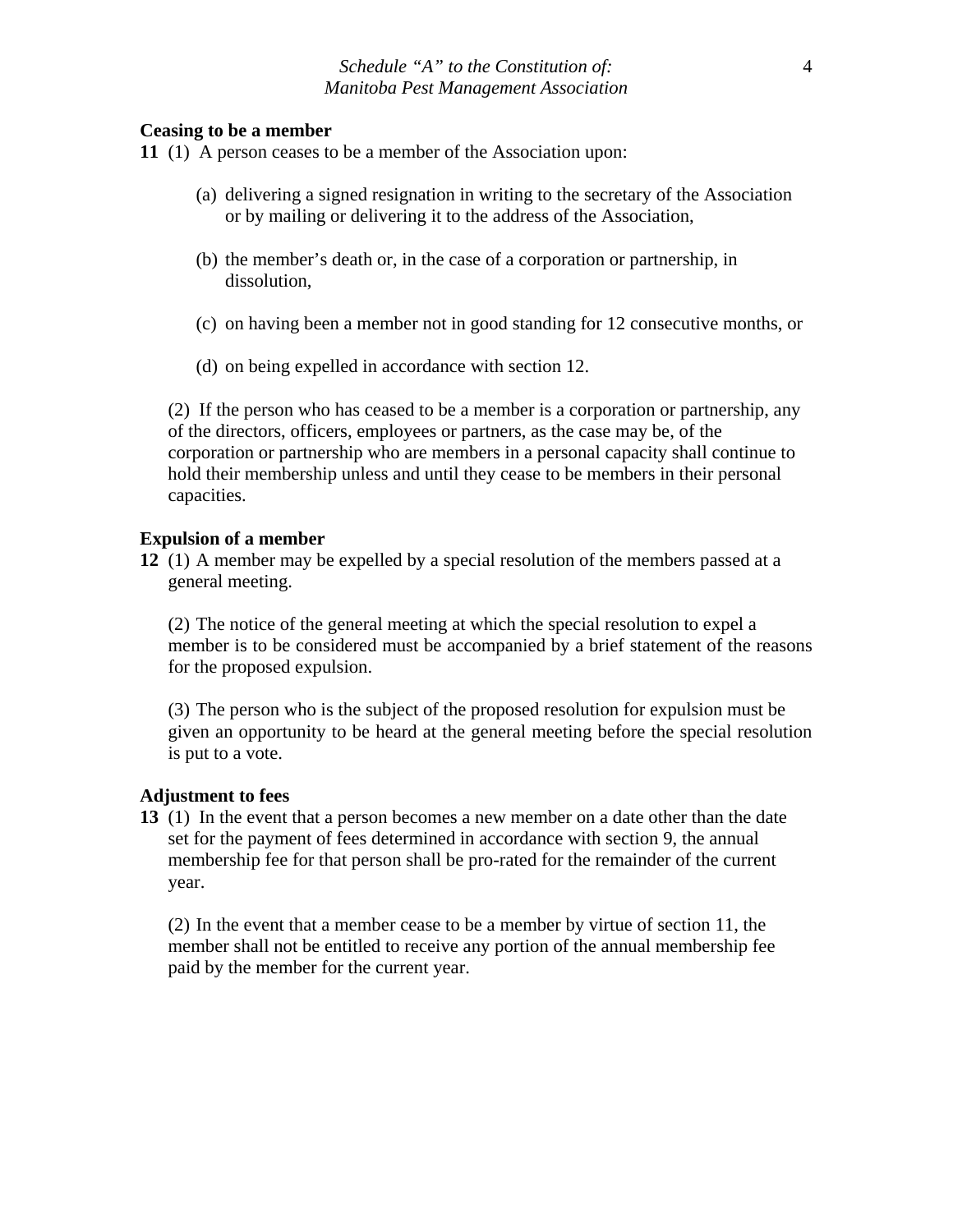#### **Association's Logo**

**14** (1) The voting members of the Association shall determine the design of the Association's Logo, and may change the design of the Association's Logo at any time, from time to time.

(2) Members in good standing may use the Association's Logo to signify their membership in the Association in advertisements, but any other use of the Association's Logo must be expressly approved of in writing by the directors of the Association.

(3) Any member using the Association's Logo acknowledges that the member is doing so only with the permission of the Association (whether expressed or implied), that the Association's Logo is the exclusive property of the Association, and that the Association has, in addition to any other remedies available to it, the right to injunctive relief (interlocutory or permanent) against the member enjoining any use of the Association's Logo that the directors disapprove of.

 (4) Upon ceasing to be a member in good standing, whether such member has completely ceased to be a member or has merely los his or her good standing, a member shall not in any manner use the Association's Logo, whether such use be of the present or a past form of the Association's Logo.

## **Part IV Members Meetings**

#### **General meetings**

**15** Every general meeting, other than a AGM, is an EGM.

### **Time and place for general meetings**

**16** General meetings of the Association must be held at such time and place, in accordance with the Society Act, that the directors decide.

### **Annual general meetings**

- **17** (1) The first AGM of the Association must be held not more than 15 months after the date of the incorporation and after that an SGM must be held at least once every calendar year and not more than 15 months after the holding of the last preceding AGM.
	- (2) At every AGM, the members shall:
		- (a) consider the financial statements of the Association;
		- (b) receive the report of the auditor, if any;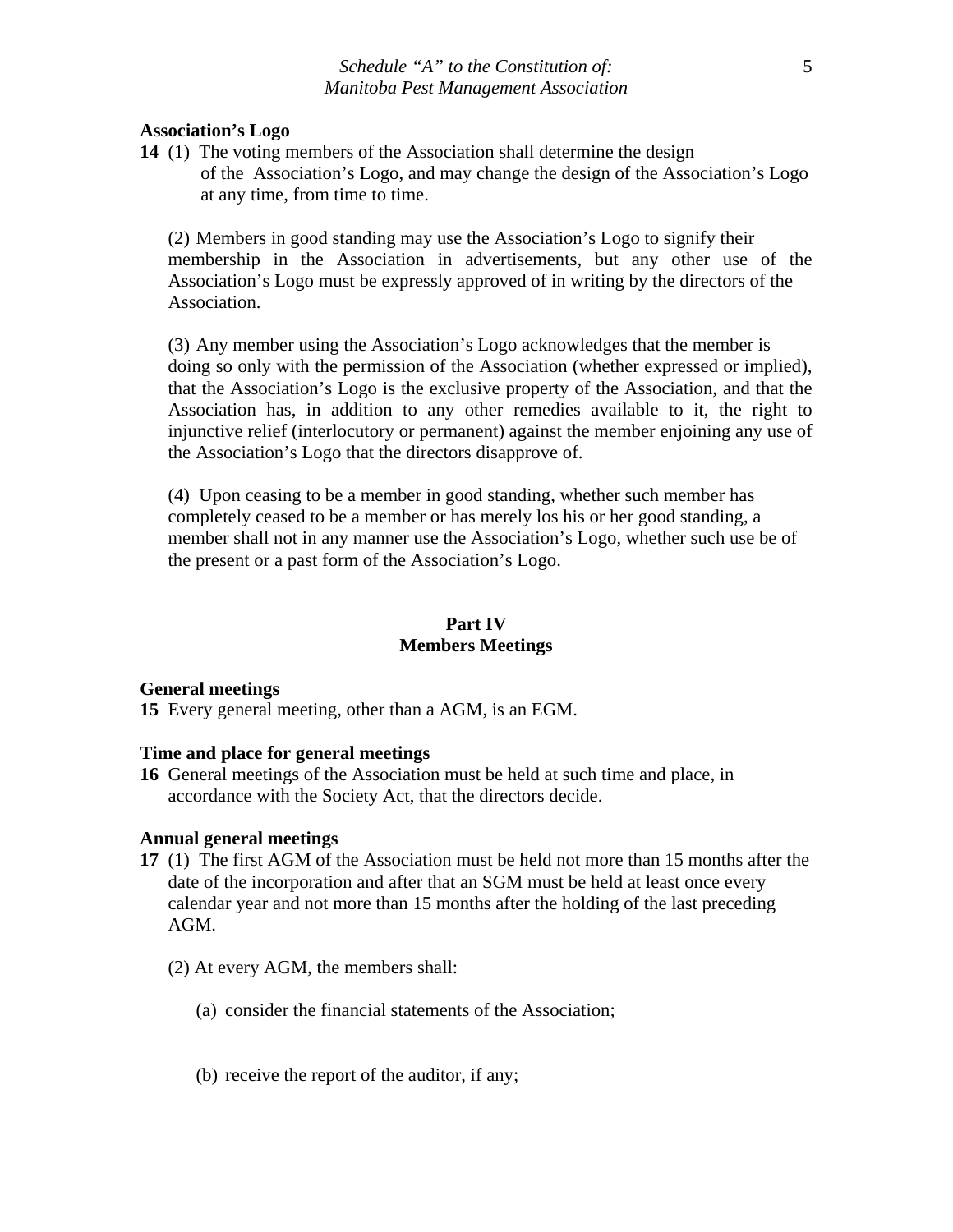- (c) consider the report of the directors to is members;
- (d) elect directors for the ensuing year;
- (e) appoint an auditor, if any;
- (f) conduct the business that, under these bylaws, ought to be conducted at an annual general meeting, or business which is brought under consideration by the report of the directors issued with the notice convening the meeting.

(3) All business transacted at an AGM, other than the adaption of rules of order or items of business provided for under subsection (2) hereof, is special business.

### **Extraordinary general meetings**

**18** (1) The directors may, when they think fit, convene an extraordinary general meeting.

(2) Five or more of the voting members of the Association may requisition an extraordinary general meeting in accordance with the Society Act.

(3) All business transacted at an EGM, other than the adoption of rules of order, is special business.

#### **Notice of a general meeting**

- **19** (1) Notice of general meeting must specify the place, day and hour of the meeting, and the general nature of any special business to be conducted or considered.
	- (2) Notice of a general meeting must be given to:
		- (a) ever member shown on the register of members on the day notice s given, and
		- (b) the auditor, if Part Xi applies,

(3) No other person is entitles to receive a notice of a general meeting.

(4) The accidental omission to give notice of a general meeting to, or the non-receipt of a notice by, any of the members entitled to receive notice does not invalidate proceedings at that meeting.

(5) Notice of an AGM shall be given to every member 60 days prior to the meeting; notice of a general meeting shall be given to every member 21 days prior; notice of an EGM shall be given 10 days prior or soonest day agreeable to the membership.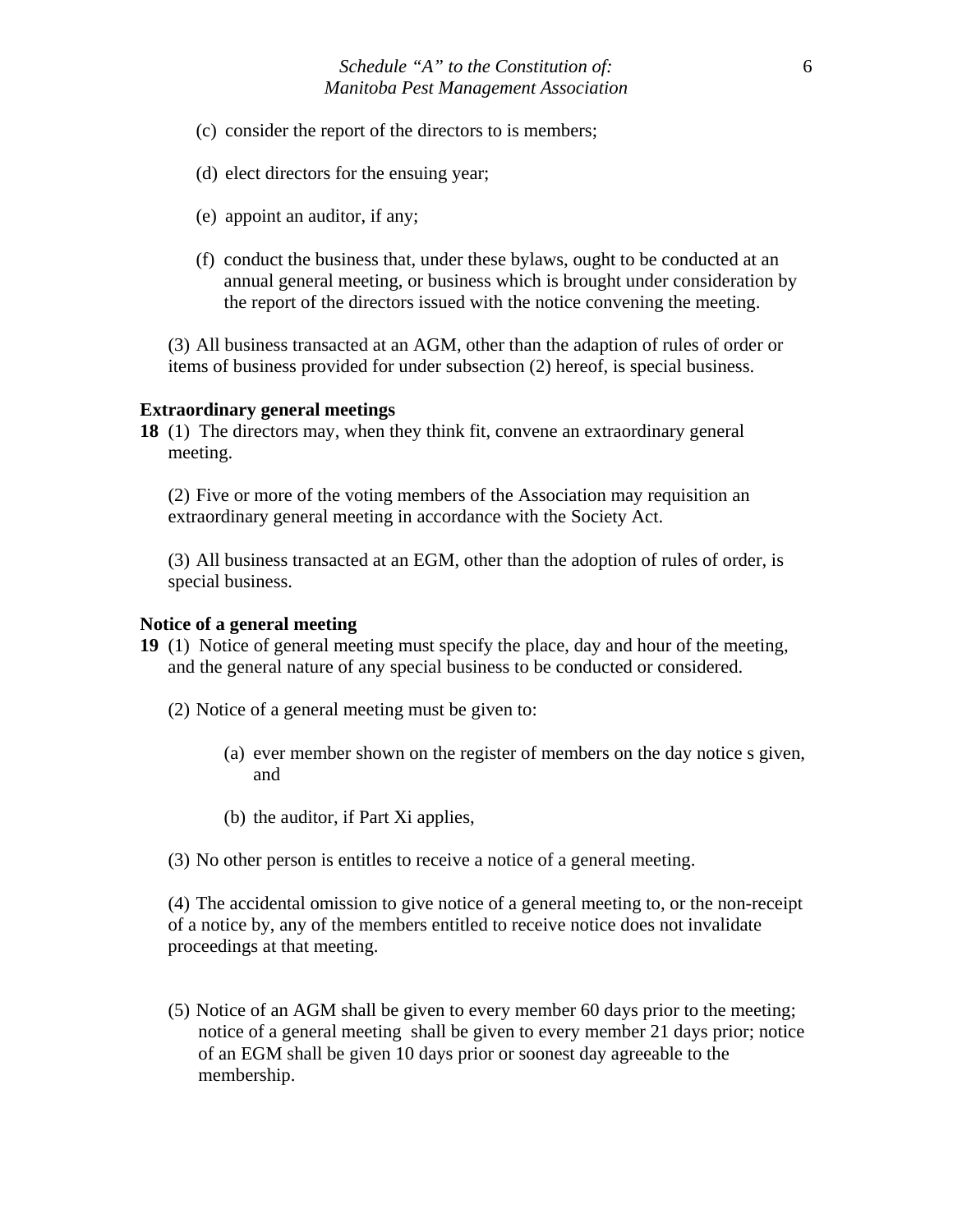(6) Notice of any general meeting sent by prepaid regular or registered post is deemed to have been given on the fifth day on which the notice was mailed.

#### **Attendance**

**20** (1) The following persons are entitled to attend at a general meeting:

- (a) members in good standing, whether in person or by proxy,
- (b) in the case of a member corporation or partnership in good standing, the authorized representative of such corporation or partnership,
- (c) a person who is appealing a decision pursuant to section 7, and
- (d) the auditor, if Part XI applies.

(2) Members in good standing, including member corporations and partnerships, are permitted to bring guests to the general meeting, always provided that the Chair may refuse, in the Chair's sole and unfettered discretion, to admit any person who is not expressly entitled to attend the general meeting under subsection (1) hereof.

(3) The directors may at any time and from time to time permit such prospective members, other guests, or any other persons to attend at a general meeting.

### **Part V Proceedings at Members' Meetings**

#### **Quorum**

**21** (1) A quorum is four (4) voting members present or represented by proxy at a general meeting or such greater number that the members may determine by ordinary resolution at a general meeting.

(2) Business, other than the election of a chair and the adjournment or termination of the meeting, must not be conducted at a general meeting at a time when a quorum is not present.

(3) If at any time during a general meeting there ceases to be a quorum present, business then in progress must be suspended until there is a quorum present or until the meeting is adjourned or terminated.

(4) If within 30 minutes from the time appointed for a general meeting a quorum is not present, the meeting, if convened on the requisition of members, must be terminated, but in any other case, it must stand adjourned to such time and place as the chair of the meeting shall deem advisable.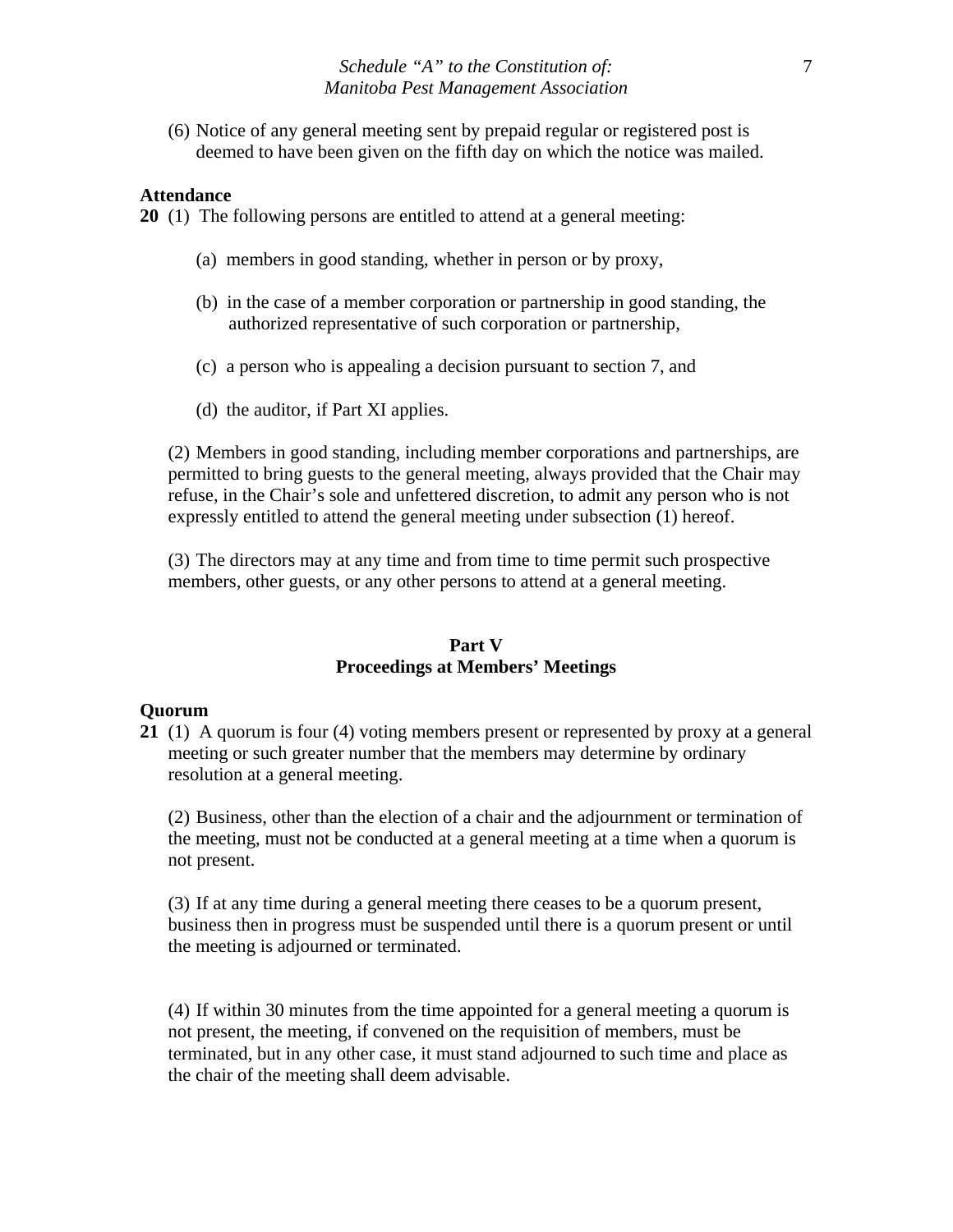### **Chair of the meeting**

**22** (1) Subject to subsection (2) hereof, the president of the Association, or in the absence of the president, the vice president, or in the absence of both, one of the other directors present, must preside as chair of a general meeting.

(2) If at a general meeting:

- (a) there is no president, vice president or other director present within 15 minutes after the time appointed for holding the meeting, or
- (b) the president, vice president and all other directors present are unwilling to act as the chair,

then the members present must choose one of their number to be the chair.

### **Adjournment**

**23** (1) A general meeting may be adjourned from time to time and from place to place, but business must not be conducted at an adjourned meeting other than the business left unfinished.

(2) When a meeting is adjourned for 10 days or more, notice of the adjourned meeting must be given as in the case of the original meeting.

(3) Except as provided in this bylaw, it is not necessary to give notice of an adjournment or of the business to be conducted at an adjourned general meeting.

#### **Resolution by chair**

**24** The chair of a meeting may move or propose a resolution.

#### **Seconding of resolutions**

**25** A resolution proposed at a meeting need not be seconded.

#### **Voting Rights**

**26** (1) A voting member in good standing is entitled to one vote.

- (2) A voting member that is not in good standing and a non-voting member shall not be entitled to vote at any general meeting of the Association.
- (3) Voting by proxy is permitted.

### **Voting procedure**

**27** (1)Voting is by show of hands.

(2) Upon demand by a voting member, the vote with respect to a particular resolution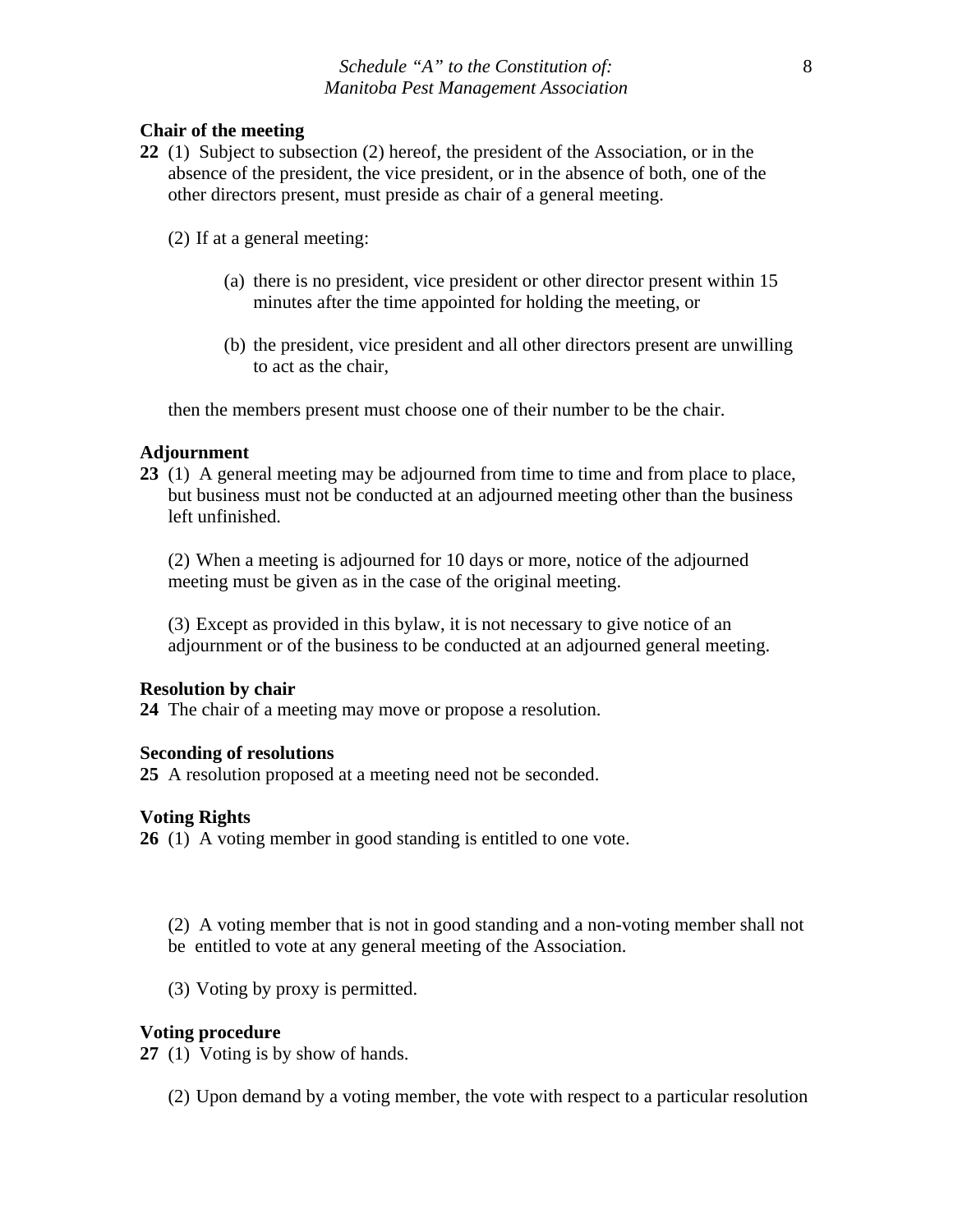shall be conducted by secret ballot.

(3) In the case of a tie vote, the chair does not have a casting or second vote in addition to the vote to which he or she may be entitled as a member, and the proposed resolution does not pass.

#### **Proxies**

**28** (1)A valid proxy must:

(a) be in the following form,

*Manitoba Pest Management Association (the "Association")* 

*The undersigned, being a voting member of the Association, hereby appoints \_\_\_\_\_\_\_\_\_\_\_\_\_\_\_\_\_\_\_\_\_\_\_\_\_\_\_\_\_\_\_ , or failing him or her, \_\_\_\_\_\_\_\_\_\_\_\_\_\_\_\_\_\_\_\_\_\_\_\_\_\_\_\_\_ , as proxyholder for the undersigned to attend, act and vote for an on behalf of the undersigned at the general meeting of the Association to be held on the day of \_\_\_\_\_\_\_ , \_\_\_\_ , and at any adjournment thereof.* 

*Signed this \_\_\_\_ day of \_\_\_\_\_\_\_* , \_\_\_

*\_\_\_\_\_\_\_\_\_\_\_\_\_\_\_\_\_\_\_\_\_\_\_\_\_\_\_\_\_ Signature*

*\_\_\_\_\_\_\_\_\_\_\_\_\_\_\_\_\_\_\_\_\_\_\_\_\_\_ Print name* 

or,

(b) be in such other form that the name of the proxy appointed, identifies the

*Schedule "A" to the Constitution of: Manitoba Pest Management Association* 

 specific meeting (including any adjournment thereof) for which the proxy is appointed and is signed by the member appointing the proxy.

(2) A proxy shall only be valid for the meeting (including any adjournment thereof) specified on the proxy, and shall not entitle the proxy to vote at other than one meeting and any adjournment thereof.

(3) A proxyholder:

(a) must be a voting member of the Association;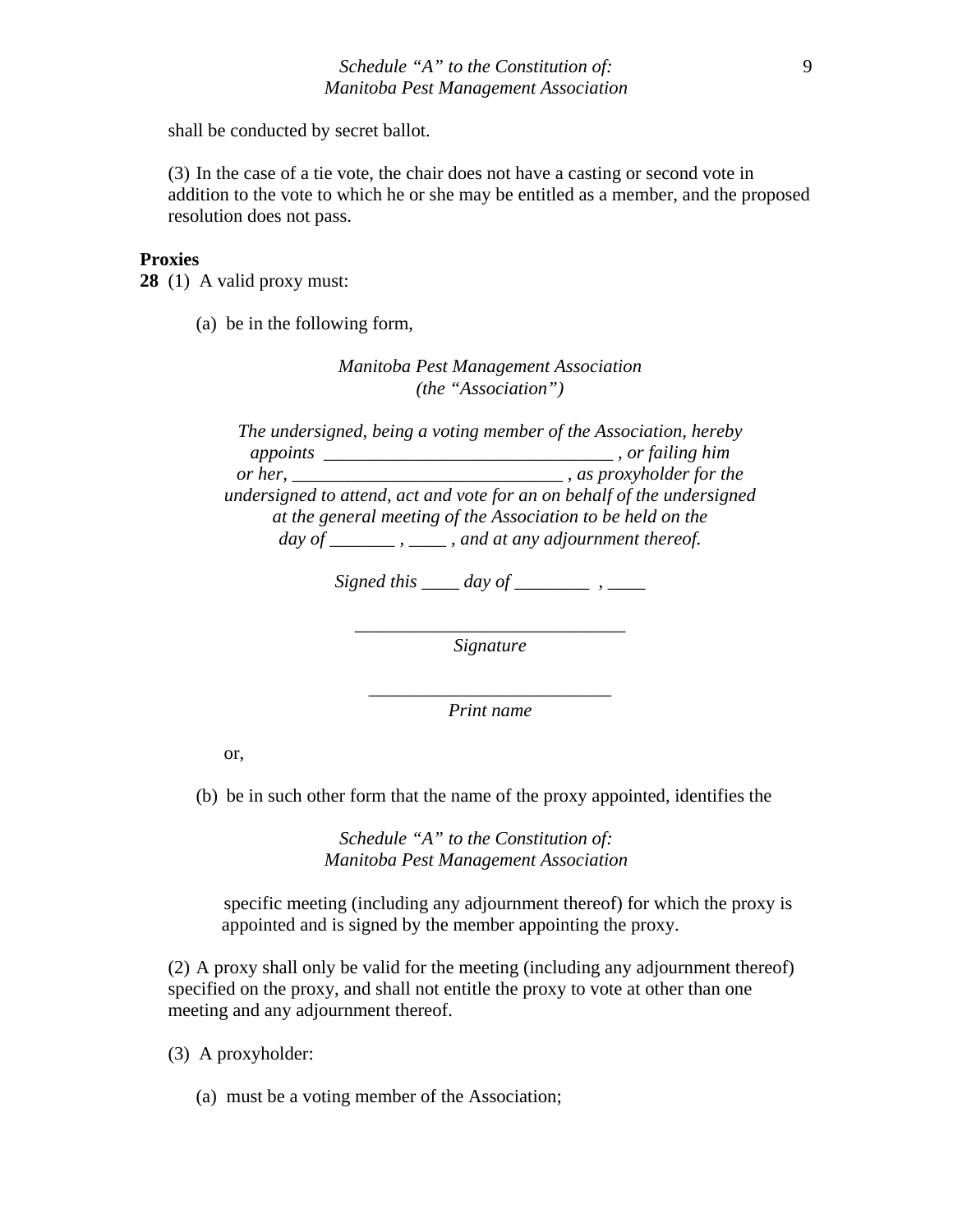- (b) is not restricted in the number of proxies that he or she may hold and vote at a meeting; and
- (c) may vote his or her allotted vote (if any), in addition to the votes cast as proxy.
- (4) Every proxy may be revoked by an instrument in writing:
	- (a) executed by the member giving the same or by the member's attorney authorized in writing or, where the member is a corporation, by a duly authorized officer or attorney of the corporation, and
	- (b) delivered either at the registered office of the Association at any time up to and including 5:00 p.m. on the last business day preceding the day of the meeting or adjourned meeting for which the proxy is given, or to the chair of the meeting on the day of the meeting or any adjourned thereof **before** any vote in respect of which the proxy is given shall have been taken, or in any other manner provided by law.

(5) A vote given in accordance with the terms of a proxy is valid notwithstanding the previous death or incapacity of the member given the proxy or revocation of the proxy or of the authority under which the proxy was executed unless notification in writing of such death, incapacity or revocation shall have been received at the registered office of the Association before 5:00 p.m. on the last business day preceding the day of the meeting or adjourned meeting for which the proxy is given, or to the chair of the meeting on the day of the meeting or any adjournment thereof **before** the vote is taken.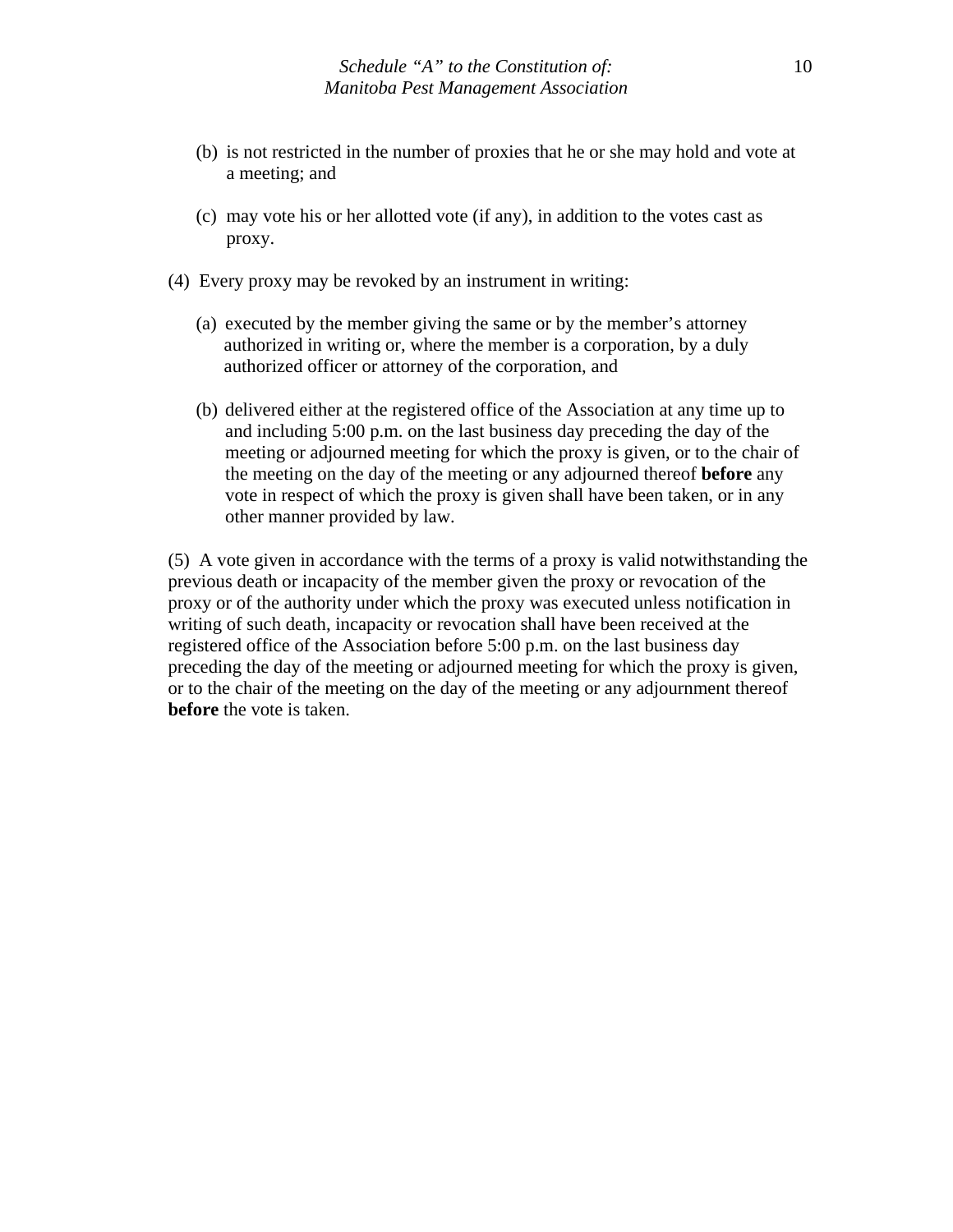# **Part VI Directors**

### **General powers**

- **29** (1) The directors may exercise all the powers and do all the acts that the Association may exercise and do, and that are not by these bylaws or by statute or otherwise lawfully directed or required to be exercised or done by the Association in a general meeting, but subject, nevertheless, to:
	- (a) all laws affecting the Association,
	- (b) these bylaws, and
	- (c) rules, not being inconsistent with these bylaws, that are made from time to time by the Association in a general meeting.
	- (2) A rule, made by the Association in a general meeting, does not invalidate a prior act of the directors that would have been valid if that rule had not been made.

### **Eligibility and number of directors**

**30** (1) An individual is eligible to be a director of the Association if:

- (a) the proposed director
	- (i) is a voting member of the Association; or
	- (ii) is a director, officer, partner or employee of a voting member of the Association; and
- (b) the proposed director, or the voting member of the Association referred to in subsection  $(1)(a)(ii)$  of which the proposed director, officer, partner or employee as the case may be, is in good standing.

 (2) Any director who, at any time, ceases to be eligible under subsection (1) hereof ceases to be a director of the Association.

(3) The number of directors shall be six (6), or such greater or less number as may be determined from time to time at a general meeting by ordinary resolution and as permitted by the Society Act.

### **Retirement and re-election**

- **31** (1) The directors shall retire from office at each annual general meeting when their successors shall be elected by ordinary resolution.
	- (2) Any and all retiring directors shall be eligible for re-election, and there shall be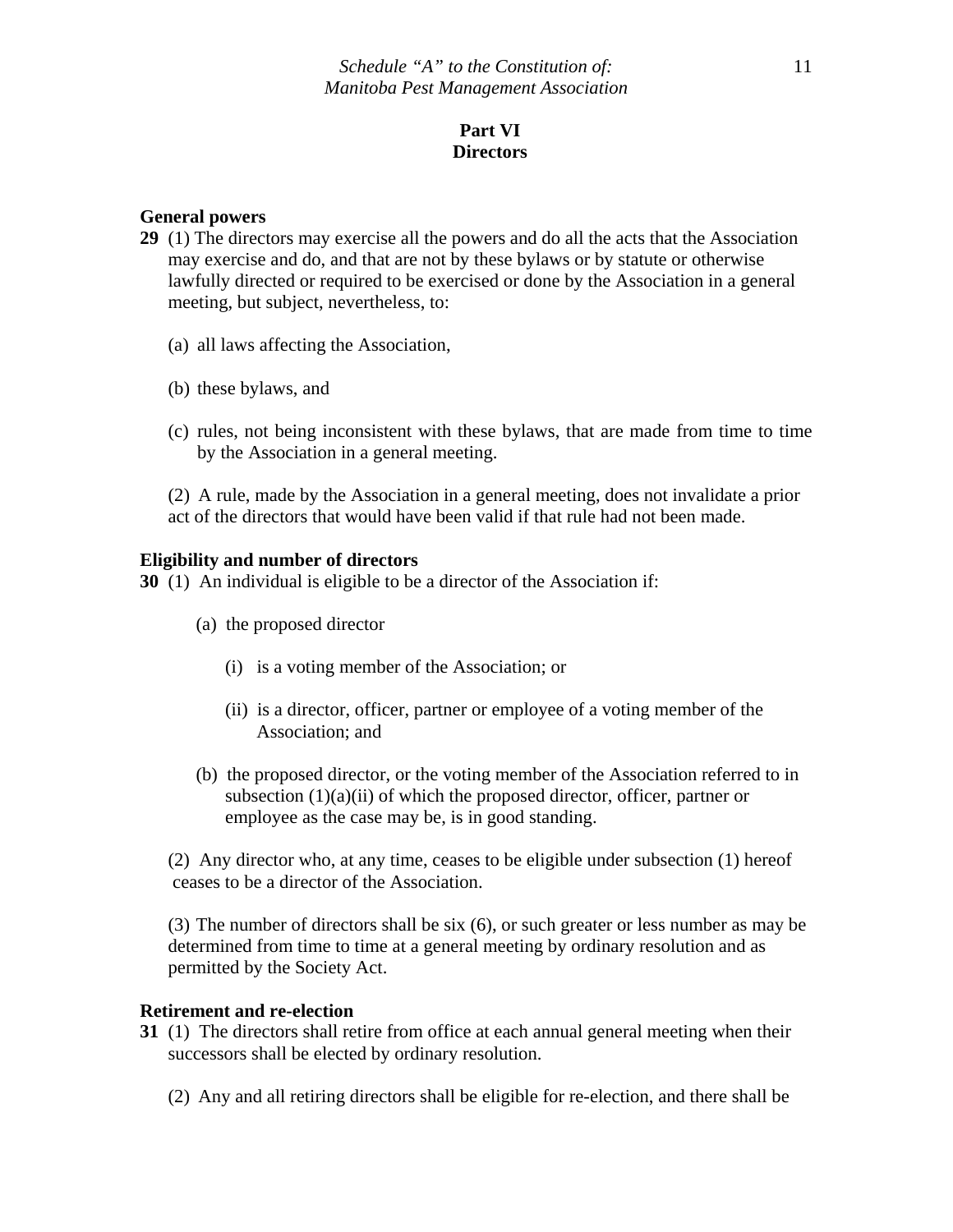### *Schedule "A" to the Constitution of: Manitoba Pest Management Association*

 no limit to the number of consecutive terms that a director may hold in office. *Schedule "A" to the Constitution of: Manitoba Pest Management Association* 

## **Power to fill vacancies**

**32** (1) Subject to section 34, if a director resigns his or her office or otherwise ceases to hold office, the remaining directors must appoint a member to take the place of the former director, and a director so appointed holds office only until the conclusion of the next AGM.

(2) The directors may at any time and from time to time appoint a member as a director to fill a casual vacancy in the directors, and a director so appointed holds office only until the earlier of:

- (a) the date which the director that he or she is acting for resumes his or her duties as a director; and
- (b) the conclusion of the next AGM.

(3) A director appointed pursuant to subsections (1) and (2) hereof is eligible for reelection at the AGM at which he or she otherwise ceases to be a director.

### **Acting without full complement**

**33** An act or proceeding of the directors is not invalid merely because there are less than the prescribed number of directors in office.

## **Removal by members**

**34** The members may, by special; resolution, remove a director before the expiration of his or her term in office, and may elect a successor to complete the term of office.

#### **Remuneration**

**35** No director shall be paid remuneration for services rendered to the Association in his capacity as a director but may be reimbursed his reasonable expenses in acting as such.

## **Part VII Directors' Meeting**

#### **Time and place of a meeting**

**36** (1) A director may at any time, and the secretary, on the request of a director, must, convene a meeting of the directors.

(2) The directors may meet at the places they think fit to conduct business, adjourn and otherwise regulate the calling of the directors' meeting and proceedings, as they see fit.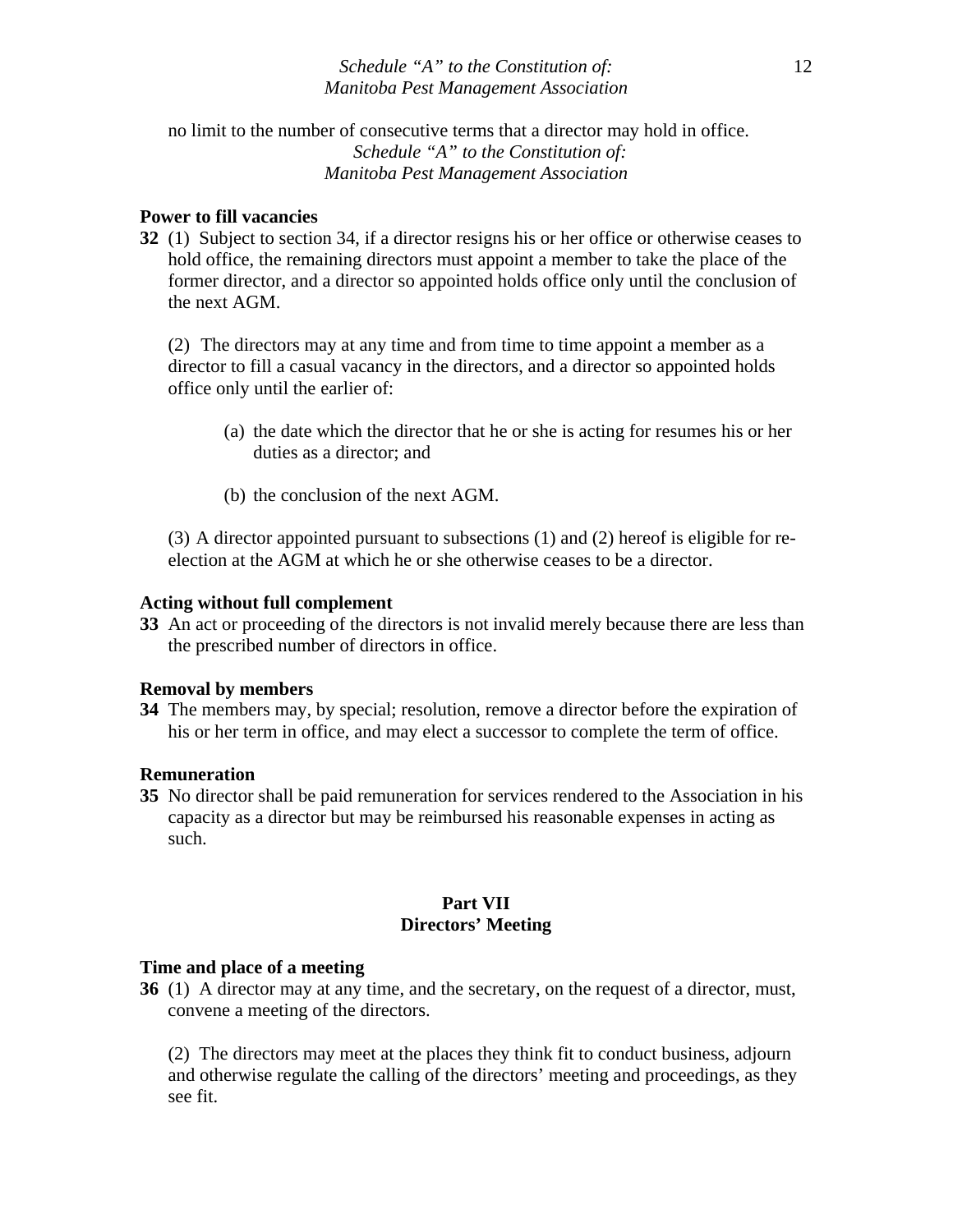### **Notice**

**37** (1) Notice of a directors' meeting shall be provided to every director at least two business days before the meeting.

 (2) A director may waive proper notice of the meeting required under subsection (1) hereof, and any director who does not receive proper notice but attends the meeting is deemed to have waived the requirement for notice under subsection (1) hereof.

 (3) The accidental omission to give proper notice of a meeting to, or the non-receipt of proper notice by, any of the directors entitled to receive notice does not invalidate proceedings at the directors' meeting.

#### **Written consent resolution**

**38** A resolution in writing, signed by all the directors and placed with the minutes of the directors, is as valid and effective as if regularly passed at a meeting of directors.

## **Proceedings at Directors' Meetings**

#### **Quorum**

**39** The directors may from time to time set the quorum necessary to conduct business, and unless so set the quorum is a majority of the directors then in office.

#### **Chair**

**40** The president is the chair of all meetings of the directors but if at a meeting the president is not present within 30 minutes after the time appointed for holding the meeting, the vice president must ac t as chair, but if at that time neither is present the directors present may choose on if their number to be the chair at that meeting.

#### **Resolution by chair**

**41** The chair of a meeting may move or propose a resolution.

### **Seconding of resolutions**

**42** A resolution proposed at a meeting need not be seconded.

## **Voting**

- **43** (1) Questions arising at a meeting of the directors and committee of directors must be decided by a majority of votes.
	- (2) In the case of a tie vote, the chair does not have a second or casting vote.

*Schedule "A" to the Constitution of: Manitoba Pest Management Association*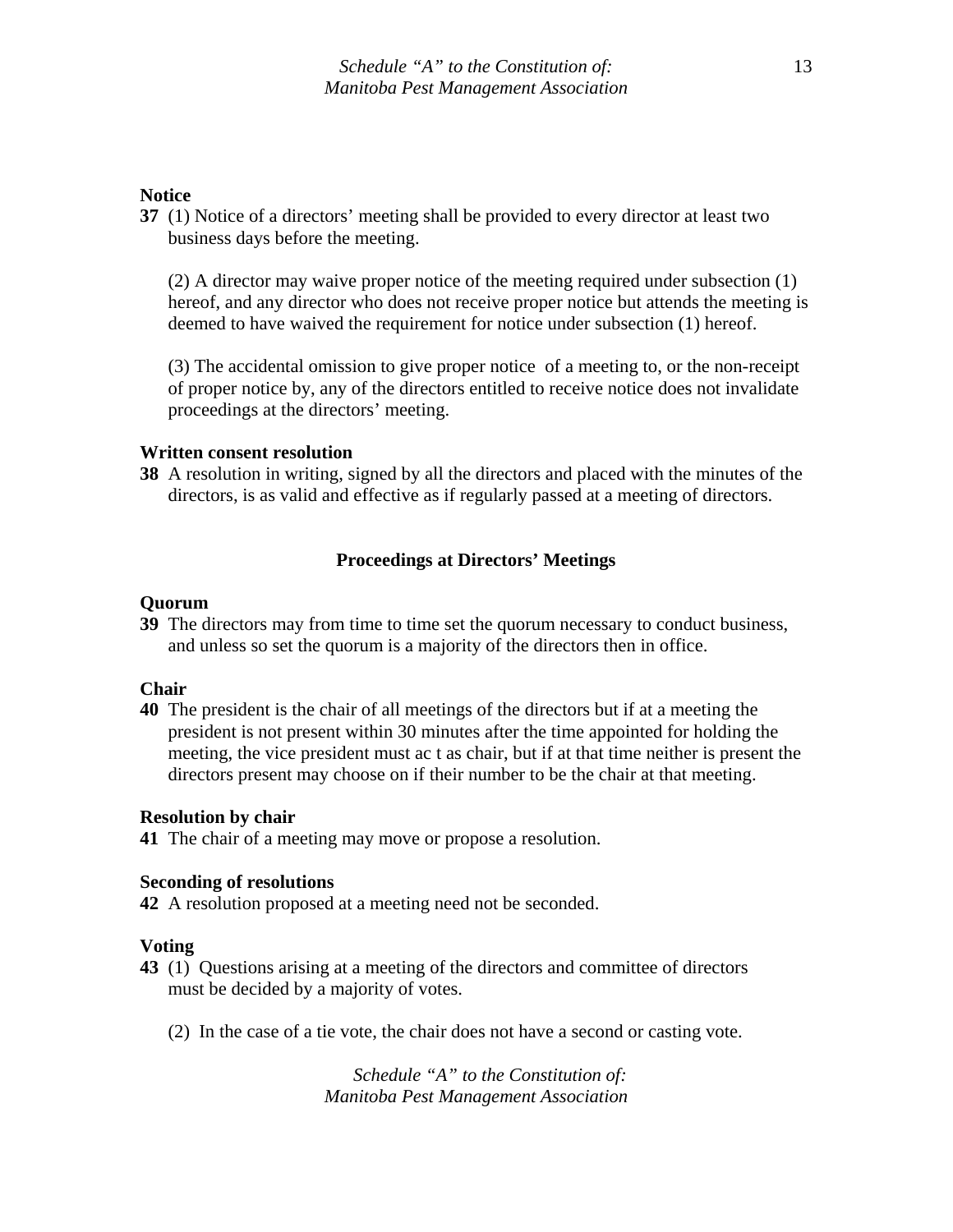### **Committees**

**44** (1) The directors may delegate any, but not all, of their powers to committees consisting of the director or directors as they think fit.

 (2) A committee so formed in the exercise of the powers so delegated must conform to any rules imposed on it by the directors, and must report every act or thing done in exercise of those powers to the earliest meeting of the directors held after the act or thing has been done.

(3) A committee must elect a chair of its meetings, but if no chair is elected, or if at a meeting the chair is not present within 30 minutes after the time appointed for holding the meeting, the directors present who are members of the committee must choose one of their number to be the chair of the meeting.

(4) The members of a committee may meet and adjourn as they think proper.

#### **Absentee director**

- **45** (1) A director who may be absent temporarily from Manitoba may send or deliver to the address of the Association a written waiver of notice of any meeting of the directors, which may be sent by letter, facsimile, e-mail, or any other manner of communication which leaves a permanent written record of the communication, and until the waiver is revoked,
	- (a) a notice of meeting of directors is not required to be sent to that director, and
	- (b) any and all meetings of the directors of the Association, notice of which has not been given to that director, are valid and effective if a quorum of the director was otherwise present.

(2) If a director provides a waiver in accordance with subsection (1) hereof, any written consent resolutions of the directors made pursuant to section 38 while such a waiver is in effect shall not require the signature of such absentee director to be valid.

#### **Notice of first meeting for new directors**

**46** For a first meeting of directors held immediately following the appointment or election of a director or directors at an annual or other general meeting of members, or for a meeting of the directors at which a director is appointed to fill a vacancy in the directors, it is not necessary to give notice of the meeting in the newly elected or appointed director or directors for the meeting to be continued, if a quorum of the directors is present.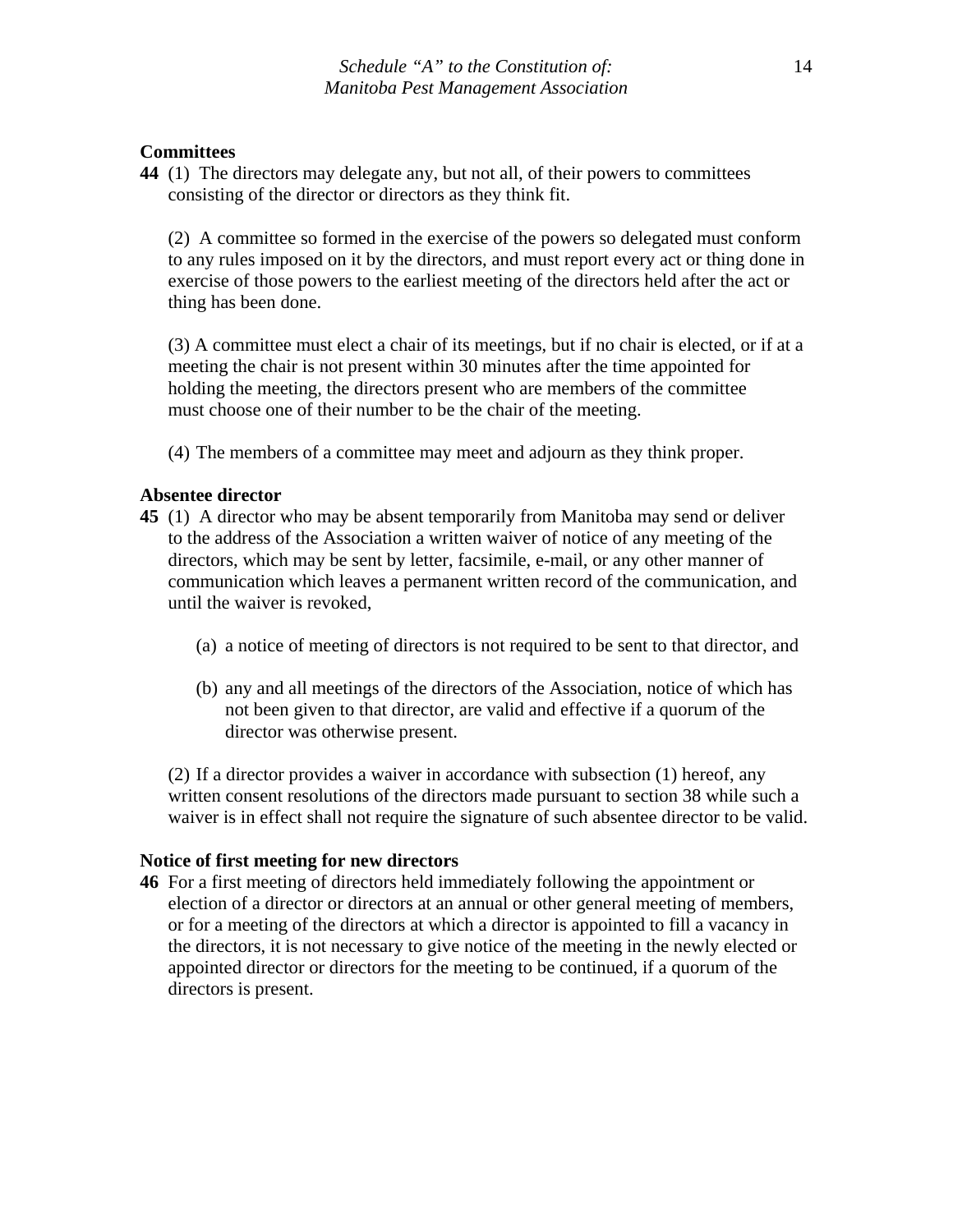# **Part VIII Officers**

#### **Appointment of officers**

**47** (1) The president, vice president, secretary, treasurer, and any other officers appointed by the directors who are designated as senior officers by the directors must be directors of the Association.

### **President**

**48** (1) The president presides at all general meetings of the Association and meetings of the directors.

 (2) The president is the chief executive officer of the Association and must supervise the other officers in the execution of their duties.

#### **Vice President**

**49** The vice president must carry out the duties of the president during the president's absence.

#### **Secretary**

**50** The secretary must do the following:

- (a) conduct the correspondence of the Association;
- (b) issue notices of meetings of the Association and of the directors;
- (c) keep minutes of all meetings of the Association except those required to be kept by the treasurer;
- (d) have custody of all records and documents of the Association except those required to be kept by the treasurer;
- (e) have custody of the common seal of the Association;
- (f) maintain the register of members.

#### **Treasurer**

**51** The treasurer must

- (a) keep the financial records, including books of account, necessary to comply with the Society Act, and
- (b) render financial statements to the directors, members and others when required.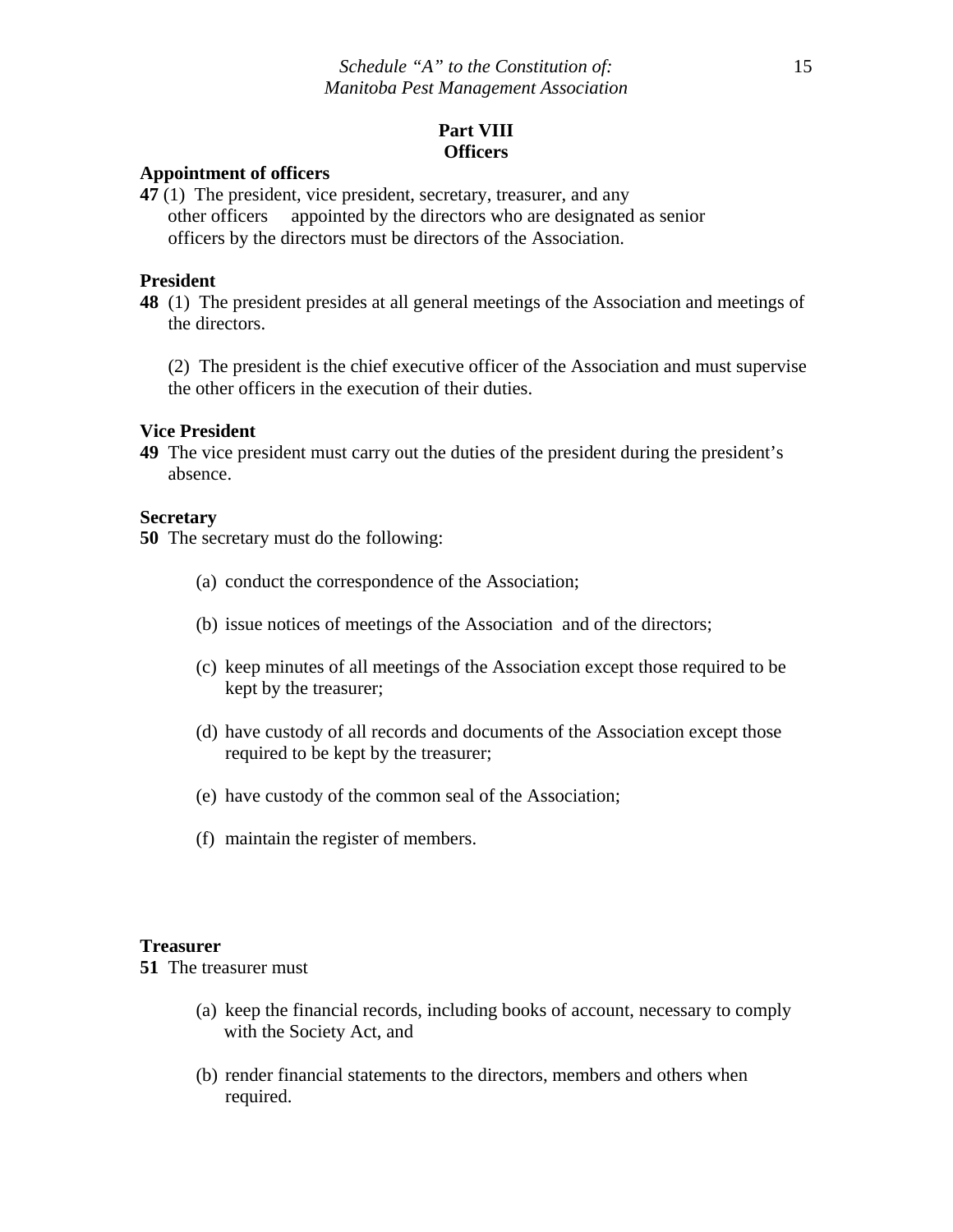#### **Combining offices of Secretary and Treasurer**

**52** The offices of secretary and treasurer may be held by one person who is to be known as the secretary-treasurer.

#### **Absentee Secretary**

**53** In the absence of the secretary from a meeting, the directors must appoint another person to act as secretary at the meeting.

### **Part IX Seal**

#### **Form of Seal**

**54** The directors may provide a common seal for the Association and may destroy a seal and substitute a new seal in its place.

### **Use of Seal**

**55** The common seal must be affixed only when authorized by a resolution of the directors.

## **Part X Borrowing**

#### **General borrowing power**

**56** In order to carry out the purposes of the Association the directors may, on behalf of and in the name of the Association, raise or secure the payment or repayment of money in the manner they decide, and, in particular but without limiting that power, by the issue of debentures.

#### **Debentures require special resolution**

**57** A debenture must not be issued without the authorization of a special resolution.

#### **Members may restrict borrowing powers**

**58** The members may, by special resolution, restrict the borrowing powers of the directors, but a restriction imposed expires at the next annual general meeting.

# **Part XI Auditor**

# **Application**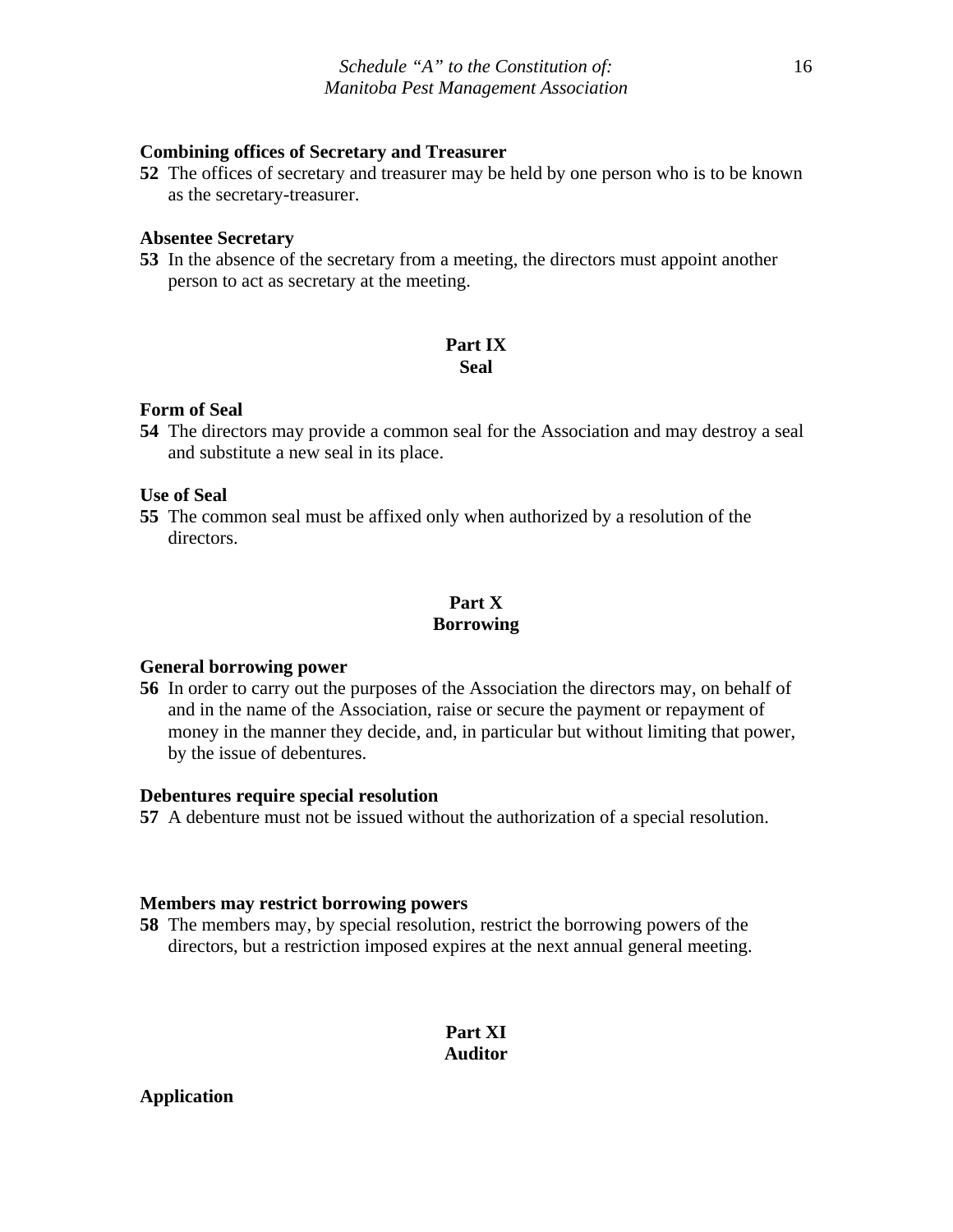**59** This Part applies only if the Association is required or has resolved to have an auditor.

### **First auditor and vacancies**

**60** The first auditor must be appointed by the directors, who must also fill all vacancies occurring in the office of auditor.

### **Appointment of auditor**

**61** At each annual general meeting, the Association must appoint an auditor to hold office until the auditor is re-elected or a successor is elected as the next annual general meeting.

## **Removal of auditor**

**62** An auditor may be removed by ordinary resolution.

### **Notice of position**

**63** An auditor must be promptly informed in writing of the auditor's appointment or removal.

## **Director and employee restriction**

**64** A director or employee of the Association must not be its auditor.

## **General meeting**

**65** The auditor may attend general meetings.